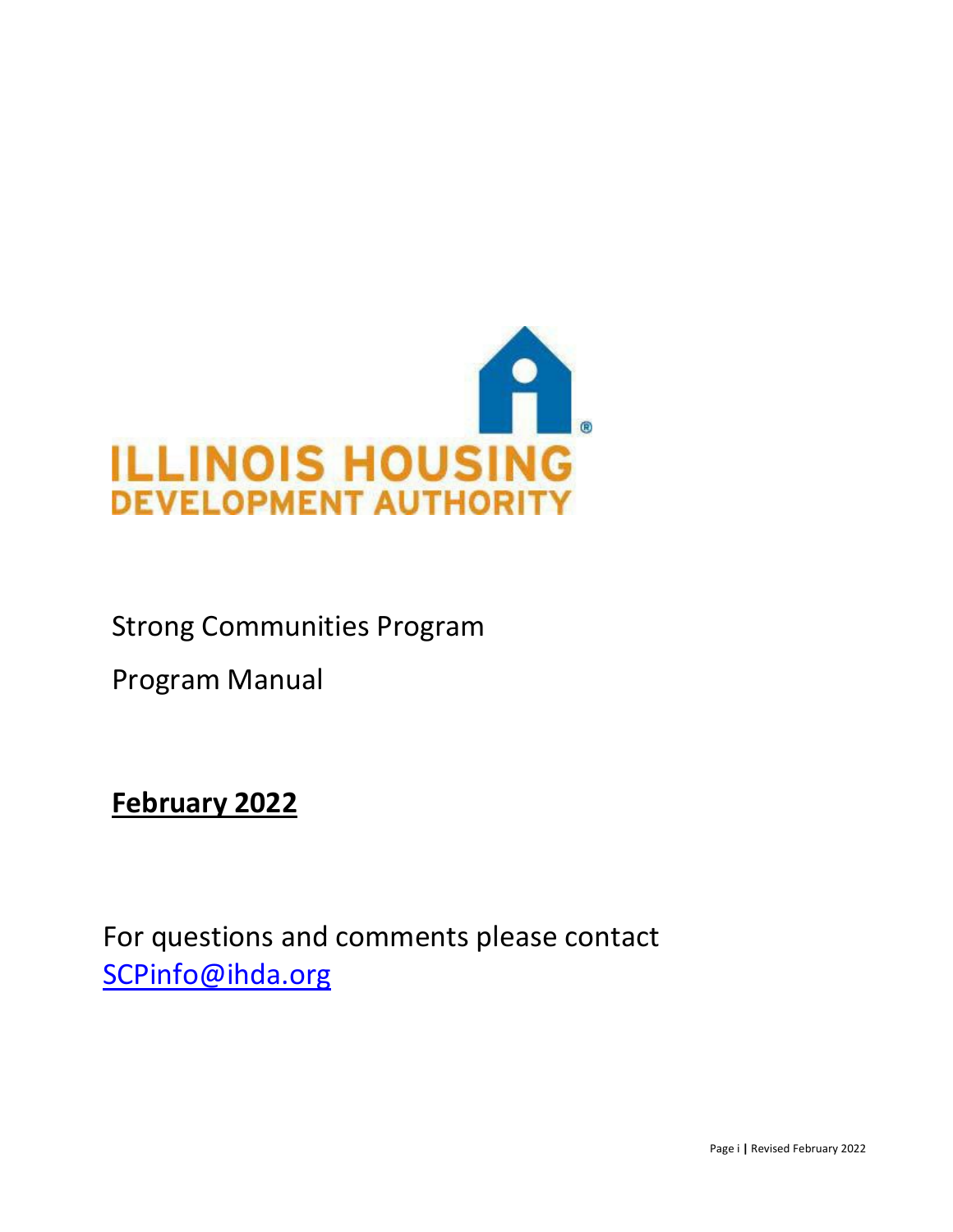# Table of Contents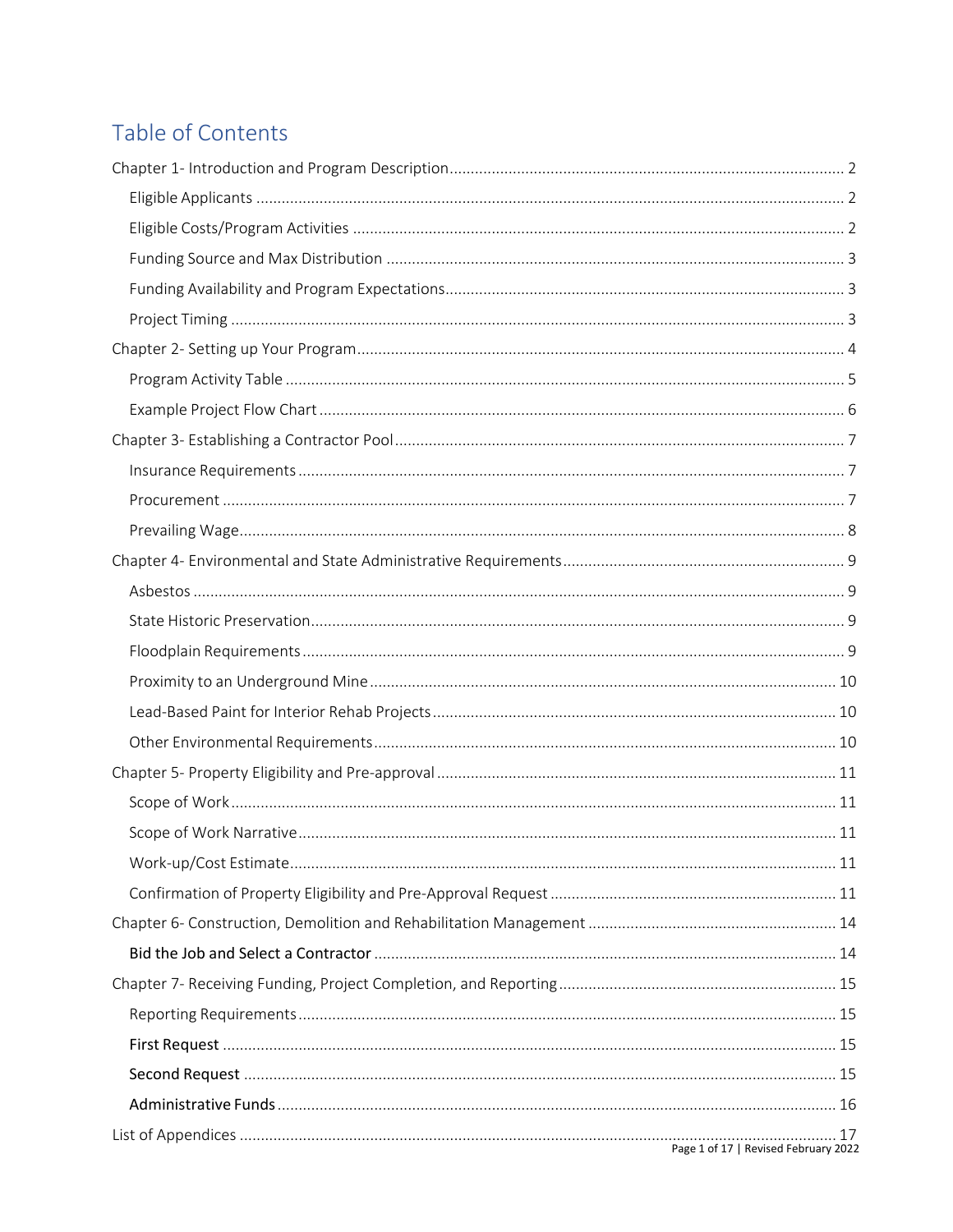## <span id="page-2-0"></span>Chapter 1- Introduction and Program Description

Congratulations! You have been chosen as a grantee under the Illinois Housing Development Authority's (IHDA) Strong Communities Program (SCP or the Program). Created in 2020, SCP provides funds to municipalities, counties, and land banks to address affordable housing needs and community revitalization efforts. SCP will return vacant residential properties to productive and taxable use through rehabilitation and provide funds for demolition in cases where properties are beyond repair and negatively impacting neighboring residences. As a result, SCP will increase property values, create jobs, help reduce crime, generate additional tax revenue and attract further community investment. It will preserve existing affordable housing stock that is often in city centers and in proximity to community amenities (schools, parks, medical facilities, shopping, jobs, and transportation).

The purpose of this Program Manual (the Manual) is to provide guidance and sample documentation for the various aspects of SCP. The objectives of this Manual include the following:

- To create a common ground for the Program;
- To establish rules, procedures, and expectations;
- To develop thoughtful and effective operating procedures;
- To minimize future Program and project issues by identifying best practices and potential solutions; and
- To operate a successful rehabilitation and/or demolition program.

### <span id="page-2-1"></span>Eligible Applicants

Program applicants must be a municipality, county, or land bank located in the State of Illinois. A county or municipality may join with other counties/municipalities and together submit a single application; however, each county/municipality may only apply once per funding round.

## <span id="page-2-2"></span>Eligible Costs/Program Activities

Grant funds may be used for acquisition, demolition, orrehabilitation of vacant and abandoned residential properties (the "Parcel")<sup>[1](#page-2-3)</sup>.

A list of specific activities is included below. Maximum costs per individual Parcel for all eligible uses cannot exceed \$40,000.

- Acquisition \$5,000 maximum
- **Rehabilitation**
- Demolition
- Tree, Shrub and Debris Removal (excluding grass cutting)
- Grass Cutting not to exceed 5% of grant amount
- Lot Treatment and Greening (i.e. sod, level and grading, shrubs, native plantings, community gardens, stormwater management projects)
- All reasonable hard and soft construction costs related to the activities listed above, which may be approved or denied in IHDA's sole and absolute discretion
- Administrative costs maximum general administration fees consist of 5% of the total disbursed amount for administrative costs related to general management, oversight, and coordination, including staff and overhead.

Please also note that deconstruction/salvage of building materials, fixtures, etc. is allowable as part ofthe demolition orrehabilitation of vacant and abandoned residential properties under the Program.

<span id="page-2-3"></span><sup>&</sup>lt;sup>1</sup> Parcel shall mean a defined piece of real estate which can be identified by an individual PIN or as a single unit within a multi-unit building.<br>Page 2 of 17 | Revised February 2022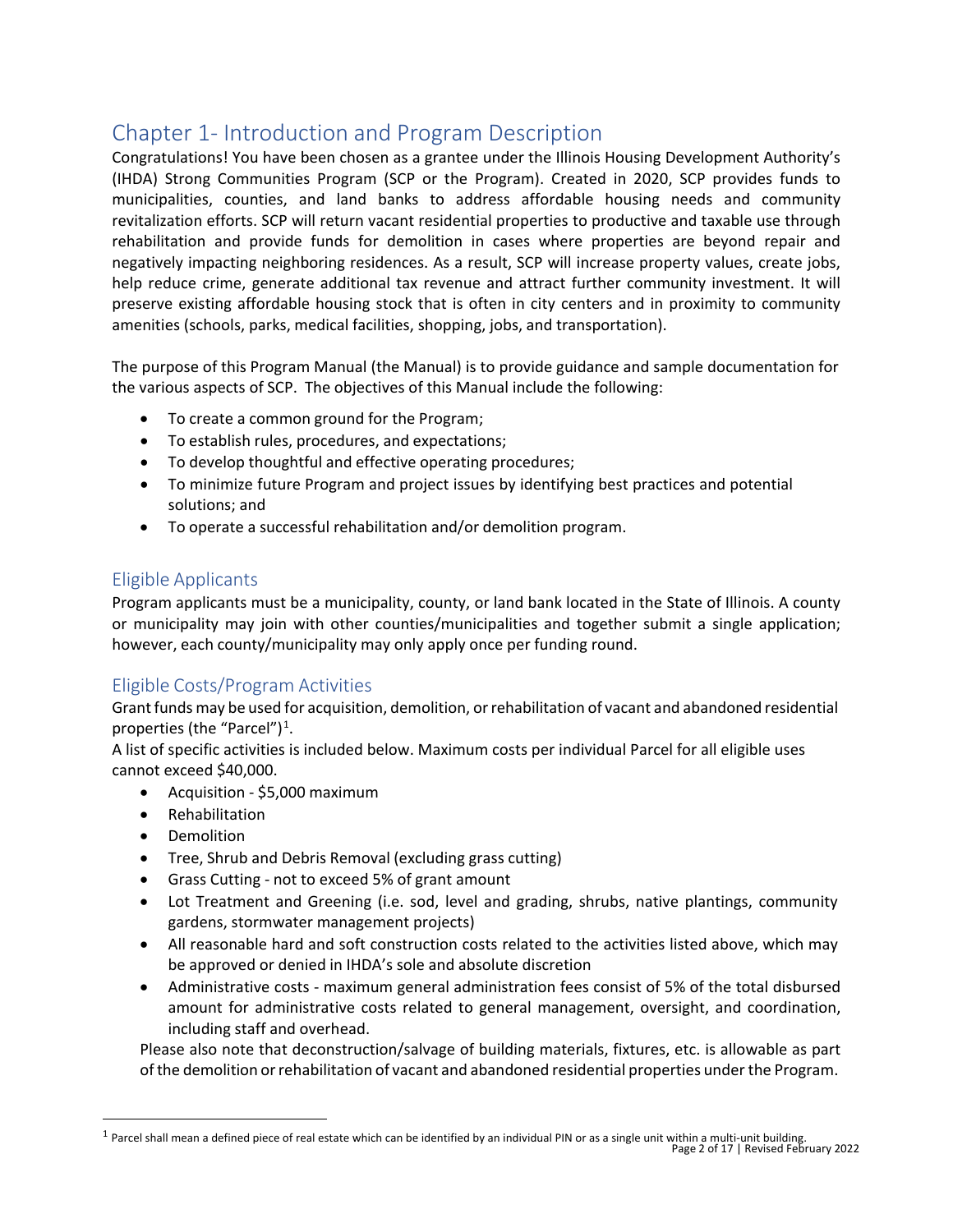| <b>Eligible Properties</b>                                                                                                                                                                                                                                                                                                                                                                                                                                                                                                                    | <b>Ineligible Properties</b>                                                                                                                                                                                                                          |
|-----------------------------------------------------------------------------------------------------------------------------------------------------------------------------------------------------------------------------------------------------------------------------------------------------------------------------------------------------------------------------------------------------------------------------------------------------------------------------------------------------------------------------------------------|-------------------------------------------------------------------------------------------------------------------------------------------------------------------------------------------------------------------------------------------------------|
| 1-6 unit residential properties in the<br>$\bullet$<br>State of Illinois<br>Properties that meet the definition of<br>Abandoned Residential Property under<br>the Program<br>Manufactured homes taxed as real<br>property with a foundation but no hitch<br>or wheels<br>Properties may have garages,<br>٠<br>outbuilding, and/or sheds<br>(demolition/removal of these buildings is<br>an eligible cost if associated residential<br>property meets the definition of<br>"Abandoned Residential Property" <sup>2</sup><br>under the Program) | Residential properties knowingly<br>$\bullet$<br>occupied by legal or non-legal residents<br>Historically registered properties<br>Commercial, industrial, or agricultural<br>properties<br>Mixed use properties with a residential<br>unit component |

### <span id="page-3-0"></span>Funding Source and Max Distribution

Funding for the Program is derived solely from the Build Illinois Bond Fund. Maximum grant amounts are \$250,000 per municipality/county or land bank in the State of Illinois (no match funds required). Funding will be allocated to approved grantees based on evaluations of competitive applications.

### <span id="page-3-1"></span>Funding Availability and Program Expectations

With a dedicated allocation of \$30 million, SCP is projected to run for three consecutive grant funding rounds of \$10 million each, (each round consisting of a 2-year grant term).

This funding could potentially allow about 1,000 vacant and abandoned homes to be rehabbed (assuming \$25,000 per unit), and around 500 vacant and abandoned homes beyond repair to be demolished (assuming \$10,000 per unit). SCP will return vacant residential properties to productive and taxable use through rehabilitation and provide funds for demolition in cases where properties are beyond repair. As a result, SCP will help addresslocal affordable housing needs and community revitalization efforts for local governments that lack capital needed to address these issues. The Program is expected to help increase property values, create jobs, help reduce crime, generate additional tax revenue, and attract further community investment.

#### <span id="page-3-2"></span>Project Timing

SCP will operate for two years from the date of your initial closing with IHDA's Legal Department. The Grant Funds Recovery Act allows 24 months for the expenditure of funds. No extensions are expected beyond this period. All construction work must be completed by your program's expiration date. IHDA will allow payouts up to 60 days after your program's expiration date expires. It is the grantee's responsibility to be aware of the expiration date of their program and to track their spending. If you are ever unsure about your expiration date or amount of dollars available, please consult your Funding Agreement.

<sup>2</sup> See Appendix A for definition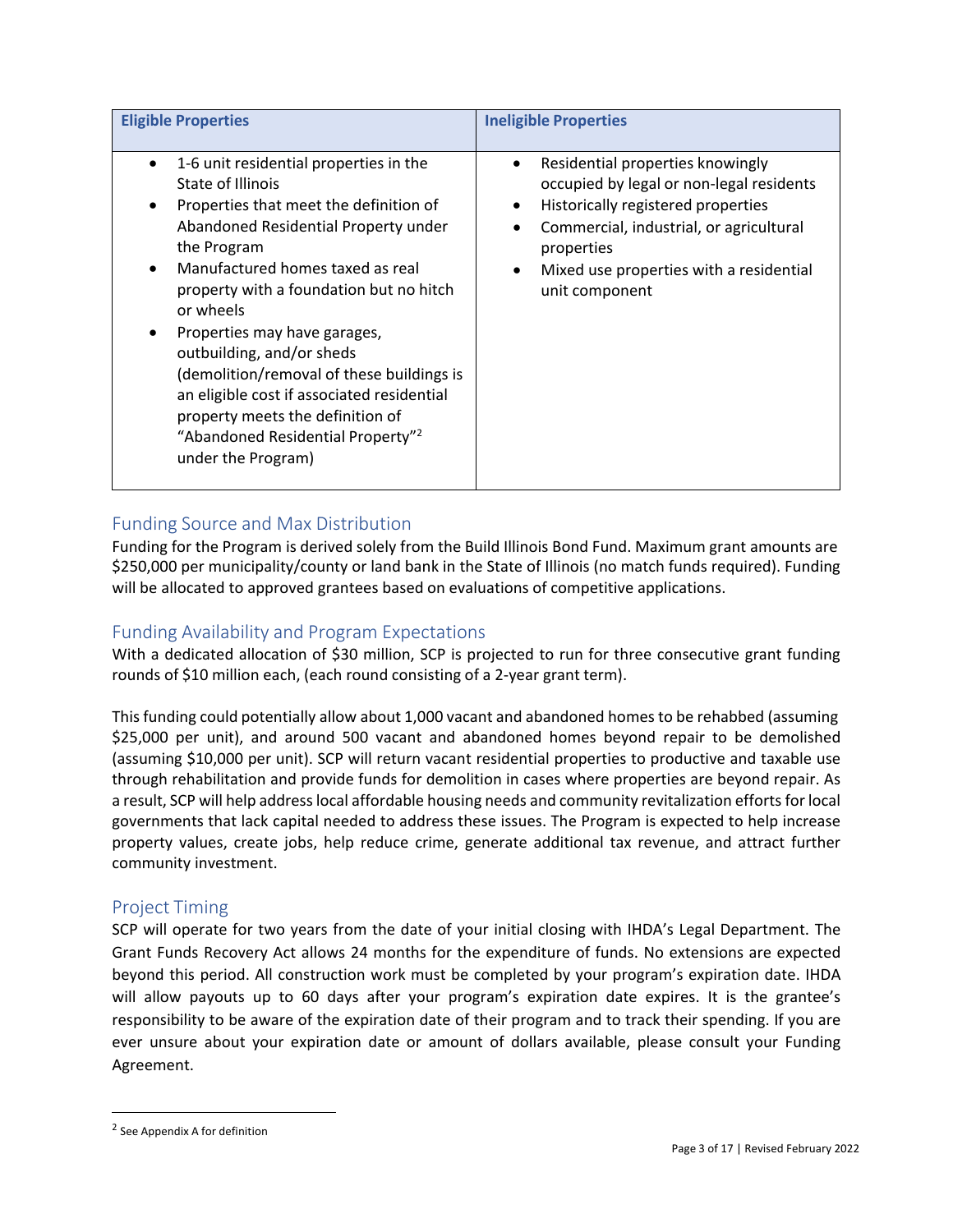## <span id="page-4-0"></span>Chapter 2- Setting up Your Program

Setting up a rehabilitation and/or demolition program that meets the requirements for a fiscally sound state-funded program requires forethought and planning. Time spent now in delineating roles and responsibilities and defining procedures for your program will result in the efficient delivery of the intended services. This section provides thoughts on evaluating your readiness to begin SCP and a review of program parameters to remember before you begin.

As you review the Manual and appendices and all the requirements of operating SCP, consider how your current procedures may need to be changed and how your current staffing or knowledge may need to be supplemented.

How will roles and responsibilities be assigned within your administrative team? SCP has the goal of efficiently coordinating resourcesin assisting the return of vacant residential properties to productive and taxable use through rehabilitation and/or demolition. It can be a challenge to set up a new program, assigning roles and clarifying procedures. As administrators of the program, you will be required to manage both dollars and documents. It may help to start with questions such as

- Do we have the expertise needed to perform all the assigned tasks?
- Should we contract with an outside agency to supplement in-house knowledge?
- Do we currently have sufficient record keeping and financial management practices to be able to maintain the necessary documents, ensure contractors are paid in a timely fashion, and track the staff costs of the program?
- Does our staff have sufficient knowledge of local building codes and lead-based paint requirements to meet the needs of the program?
- Will we be able to keep up with all the compliance procedures and reporting requirements?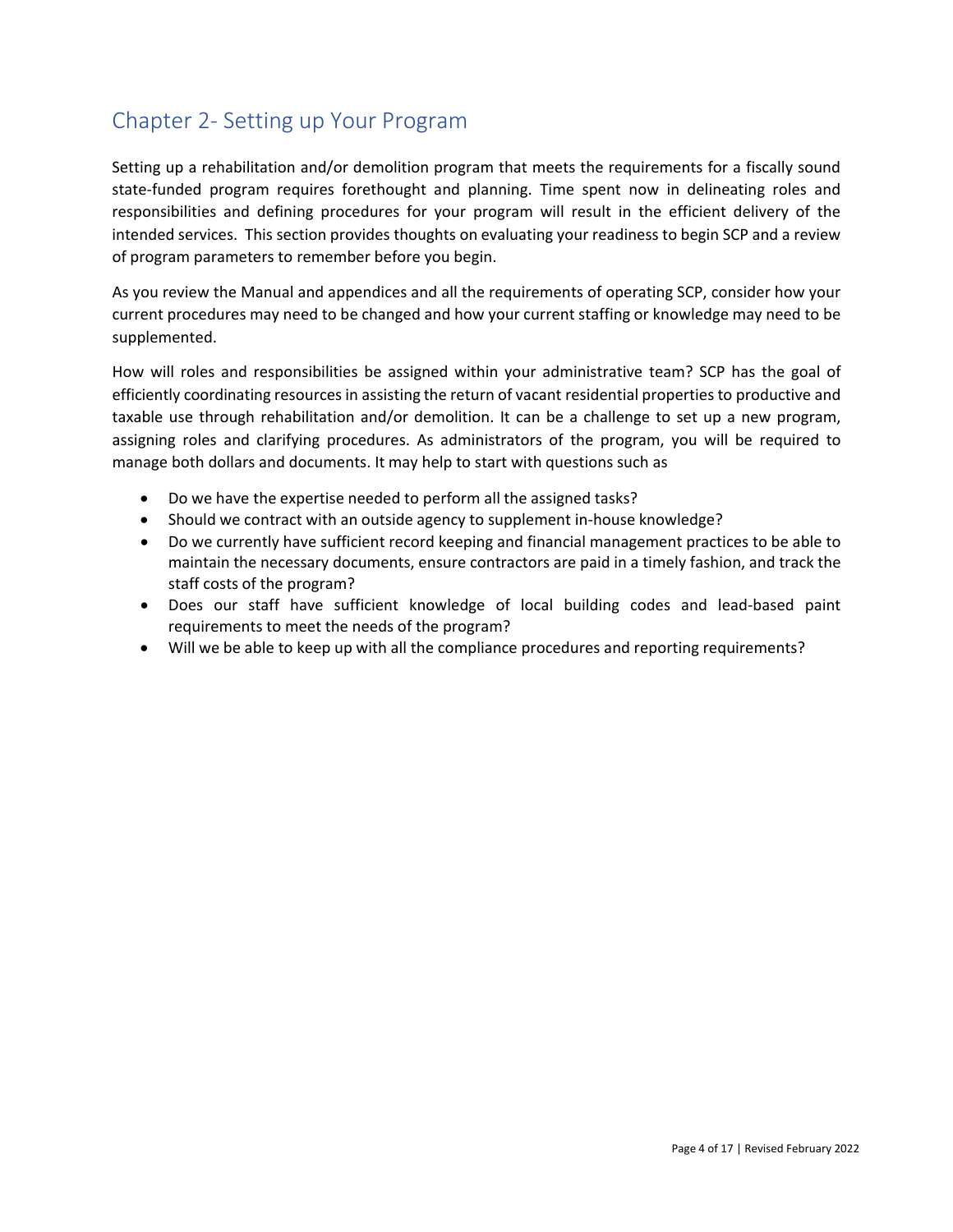### <span id="page-5-0"></span>Program Activity Table

The following Program Activity Table is provided as a management tool that may be helpful as you manage the various stages of the program round. Indicate which party will be the **primary (P)** decision maker and who will **assist (A)** for each activity.

| <b>Activity</b>                                      | <b>Staff Person</b> | <b>Third Party</b> | <b>Other</b> |
|------------------------------------------------------|---------------------|--------------------|--------------|
| Identifies property to acquire,                      |                     |                    |              |
| rehab, demolish, and/or maintain                     |                     |                    |              |
| Confirms property eligibility with<br><b>IHDA</b>    |                     |                    |              |
|                                                      |                     |                    |              |
| Reviews for environmental<br>requirements            |                     |                    |              |
|                                                      |                     |                    |              |
| Prepares initial scope of work and<br>cost estimates |                     |                    |              |
|                                                      |                     |                    |              |
| Secures contractors through<br>bidding process       |                     |                    |              |
|                                                      |                     |                    |              |
| Submits documentation to IHDA for<br>pre-approval    |                     |                    |              |
|                                                      |                     |                    |              |
| Inspects ongoing<br>construction/demolition work     |                     |                    |              |
| Final inspection                                     |                     |                    |              |
|                                                      |                     |                    |              |
| Pays contractors                                     |                     |                    |              |
| Submits payouts through quarterly                    |                     |                    |              |
| reimbursement report                                 |                     |                    |              |
| Performs follow-up as necessary                      |                     |                    |              |
|                                                      |                     |                    |              |
| Maintains financial records for                      |                     |                    |              |
| record retention                                     |                     |                    |              |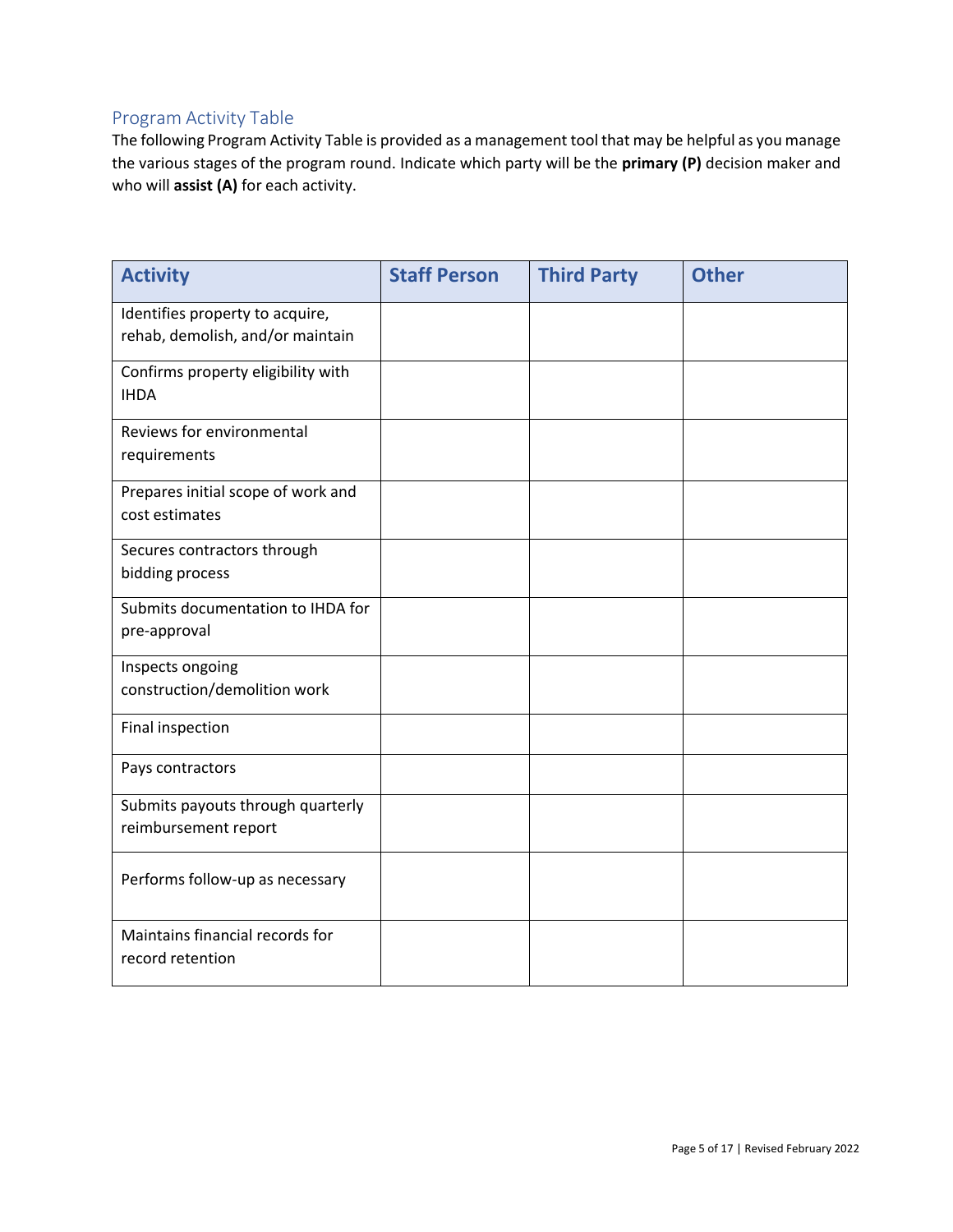## <span id="page-6-0"></span>Example Project Flow Chart

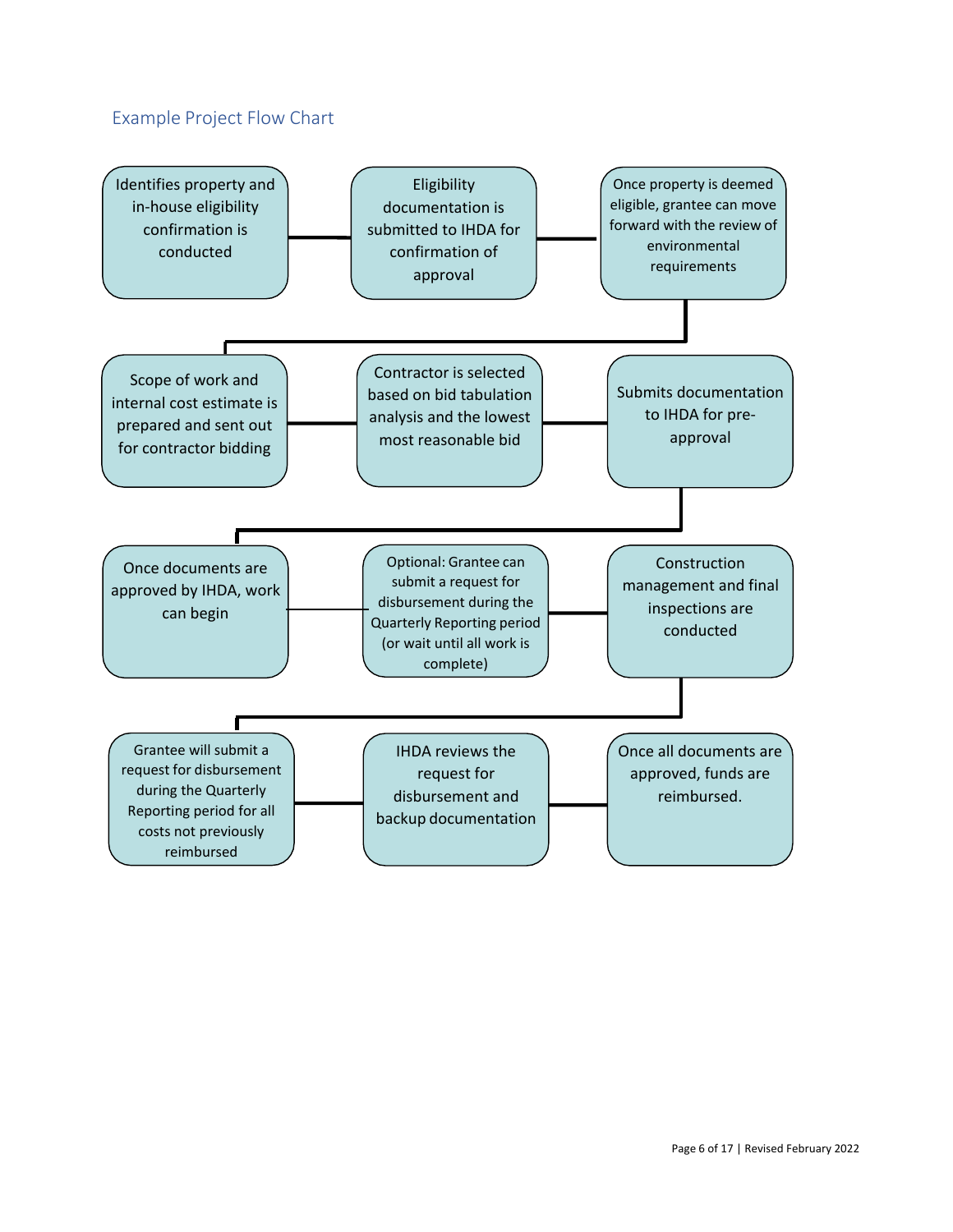## <span id="page-7-0"></span>Chapter 3- Establishing a Contractor Pool

This section addresses contractor pre-qualification, insurance and licensing requirements, and other contractor concerns. Do you have qualified contractors to do the work? Do you know your contractors? Are they going to do the work professionally, timely, and ethically? Are they financially stable and dependable enough to complete the job? Do they have the required licenses and insurances?

Most rehabilitation and/or demolition programs rely on a pool of pre-qualified contractors. The grantee advertises or otherwise seeks out interested contractors. IHDA recommends that the grantee have the contractor complete the Statement of Contractor's Qualifications, we have included this form as Appendix B. The grantee will also need to review the contractors' insurance information, as well as any required licenses. All insurance and licenses should be current, and a copy should be maintained in the grantee's files.

#### <span id="page-7-1"></span>Insurance Requirements

Minimum coverage should include the following:

- **Workmen's Compensation and Employee's Liability** Workmen's compensation of not less than the statutory amount and employer's liability of not less than \$500,000 per person.
- **Auto Insurance** A minimum combined single limit of not less than \$500,000 for injuries, including accidental death, or damages caused by the contractor's vehicles on the site.
- **Comprehensive Public Liability** Not less than \$1,000,000 for accidents or injuries for each occurrence, and not less than \$2,000,000 in the aggregate for the policy term.

#### <span id="page-7-2"></span>Procurement

Grantees should adhere to the following tenets when establishing procurement policies for the program:

#### • **Maximize Competition**

In order to ensure that a job is reasonable, open competition should be maximized. At least two, but preferably three proposals from your pre-qualified list of contractors should be received in order to obtain the best possible price for the work to be done.

#### • **Ensure Project Costs are Reasonable**

An independent cost estimate based on local cost data should be done prior to the bids. The bids are then compared to each other and to the cost estimate. The accepted bid must be within a reasonable range (usually 10%, sometimes more on smaller projects) of the cost estimate. IHDA recommends that you use a cost estimating software for developing work write-ups and cost estimates. If your municipality or agency does not own this software, you may purchase it and request reimbursement from your administrative funds.

#### • **Avoid Conflicts of Interest**

No conflict of interest may exist between contractors and the grantee. There must be a clear distinction of duties performed by the entity performing the rehabilitation and the parties that develop work write-ups/cost estimates, approve progress and final draw requests, resolve disputes, and/or approve funding of individual properties.

#### • **Unauthorized Compensation**

Grantees may not receive or demand from builder, remodeler, contractor, supplier, or borrower: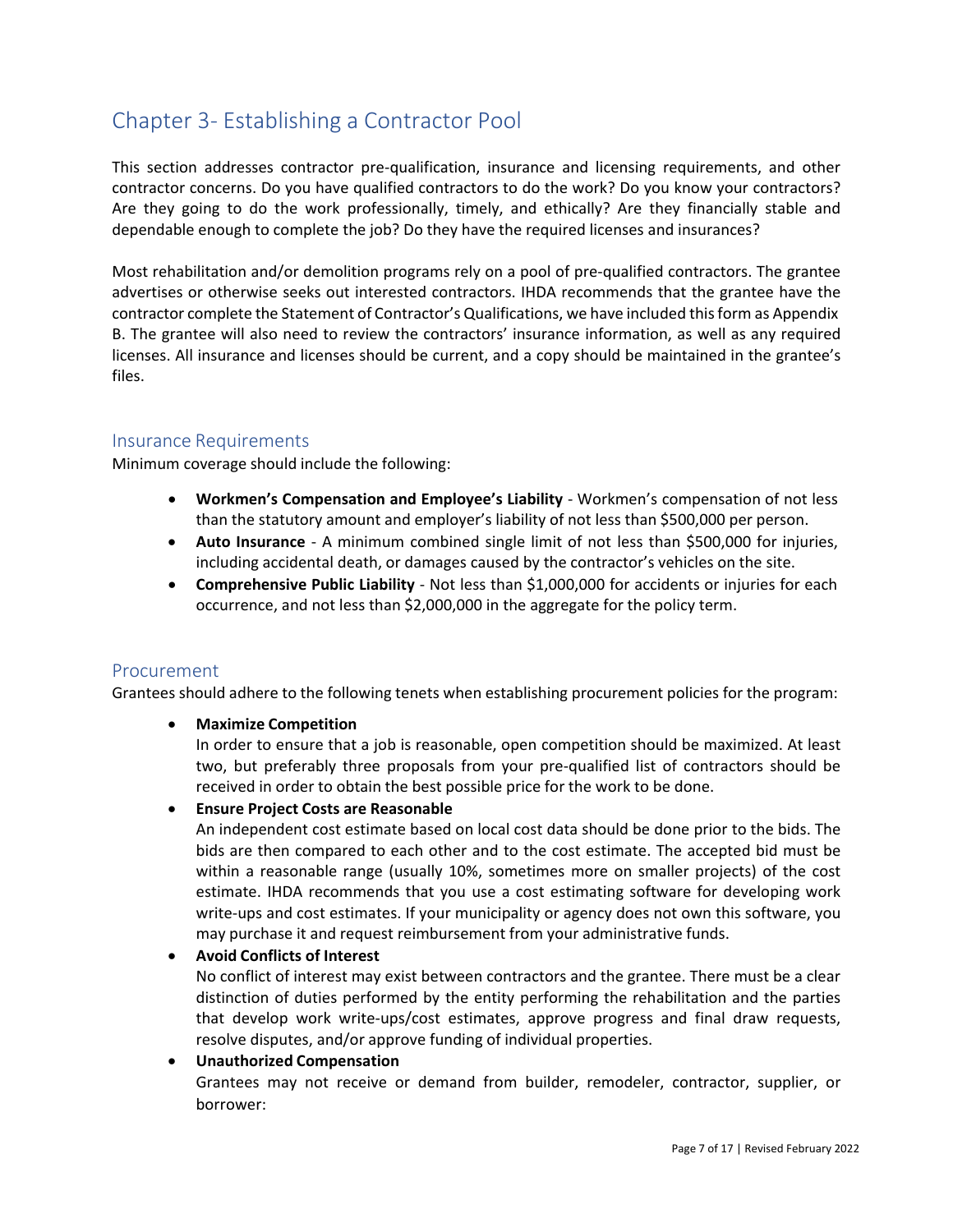- o Kickbacks
- o Commissions
- o Rebates
- o Other compensation

#### • **Select Contractors that are Responsive and Qualified**

Ensure that contractors submitting bids are qualified to complete the work specified in their proposals and are properly licensed and insured.

#### <span id="page-8-0"></span>Prevailing Wage

Illinois Prevailing Wage will apply to SCP in accordance with the [Prevailing Wage Act.](https://www.ilga.gov/legislation/ilcs/ilcs3.asp?ActID=2405&ChapterID=68) Current prevailing rates are available on the Illinois Department of Labor [website.](https://www2.illinois.gov/idol/Laws-Rules/CONMED/Pages/current-prevailing-rates.aspx) The grantee must ensure that all contractors are abiding by the Act and that proper records are maintained. IHDA reserves the right to request documentation to confirm compliance of this requirement at any time.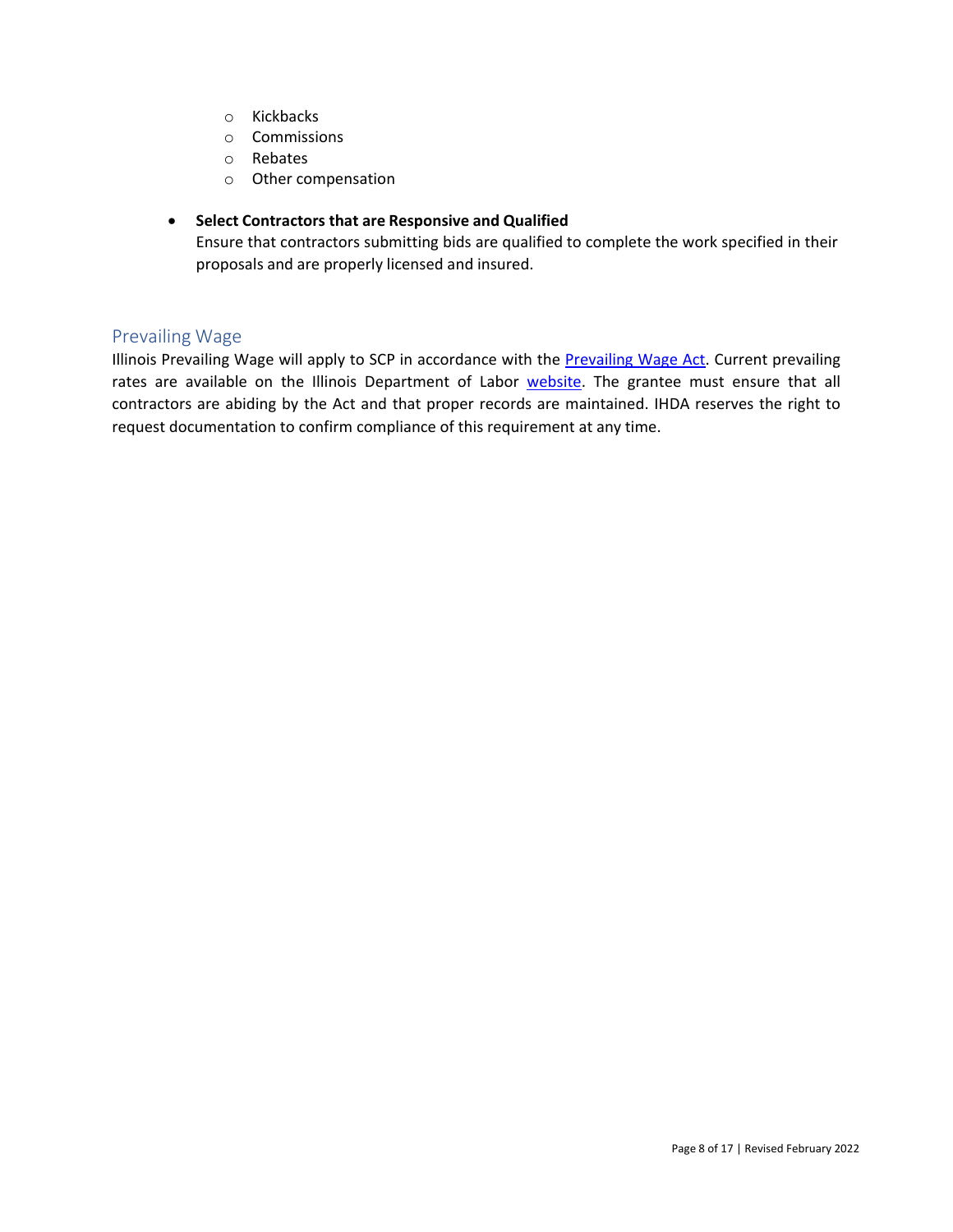## <span id="page-9-0"></span>Chapter 4- Environmental and State Administrative Requirements

SCP is supported by the Build Illinois Bond Fund. As such, all State of Illinois requirements for rehabilitation and demolition projects apply. This section addresses environmental and state administrative requirements, including asbestos, state historic preservation review, floodplain concerns, lead-based paint regulations, and other administrative requirements.

#### <span id="page-9-1"></span>Asbestos

For any activity undertaken and submitted for reimbursement under your SCP award, you must follow all local, county, state and federal laws that pertain to such activities. Before demolishing a property, you must ensure all local, county, state and federal requirements for demolition, asbestos inspections, and handling/removal of hazardous containing materials are met. IHDA will not require submission of asbestos inspection documentation. Grantees must sign the Certification of Compliance with applicable Environmental Requirements certifying that they have followed all pertinent local, county, state, and federal laws, including, but not limited to, all applicable environmental laws.

#### <span id="page-9-2"></span>State Historic Preservation

All properties in SCP will need to receive approval from the State Historic Preservation Office (SHPO) indicating that no historic properties will be affected. Grantees should submit information to SHPO as soon as possible and will receive a letter back, which should then be provided to IHDA as part of the preapproval process in SCP.

More SHPO review and approval information is available at the Illinois Department of Natural Resources (DNR) [website.](https://www2.illinois.gov/dnrhistoric/Preserve/Pages/Resource-Protection.aspx) Please note that as of January 1, 2021, the SHPO transitioned to an electronic submittal and review process. The following [https://www2.illinois.gov/dnrhistoric/Preserve/Pages/resource](https://www2.illinois.gov/dnrhistoric/Preserve/Pages/resource-protection-submittal.aspx)[protection-submittal.aspx](https://www2.illinois.gov/dnrhistoric/Preserve/Pages/resource-protection-submittal.aspx) provides step by step instructions.

**Note:** IHDA will not issue a pre-approval unless you have received an approval/no comment letter back from the State Historic Preservation Office.

If your community is a [Certified Local Government](https://www2.illinois.gov/dnrhistoric/Preserve/Pages/community.aspx) approved by the State Historic Preservation Office, IHDA will accept CLG approval indicating that the proposed work on the parcel will have no adverse effects to historic resources.

#### <span id="page-9-3"></span>Floodplain Requirements

Executive Order 2006-05 governs the development and rehabilitation of properties in the floodplain with State dollars. You must document whether each property is located in a 100-year floodplain. If the property is located in the 100-year floodplain, then flood insurance is required before a property is rehabilitated with State-funded assistance.

To check if a property is in the 100-year floodplain, you will need to consult the Flood Insurance Rate Map (FIRM) for that address published by FEMA. Print a copy of a "FIRMette" from the [FEMA website](https://msc.fema.gov/portal) for the property. There is also a tutorial on the website to assist you. Submit a color copy of the property's FIRMette to IHDA with your pre-approval package.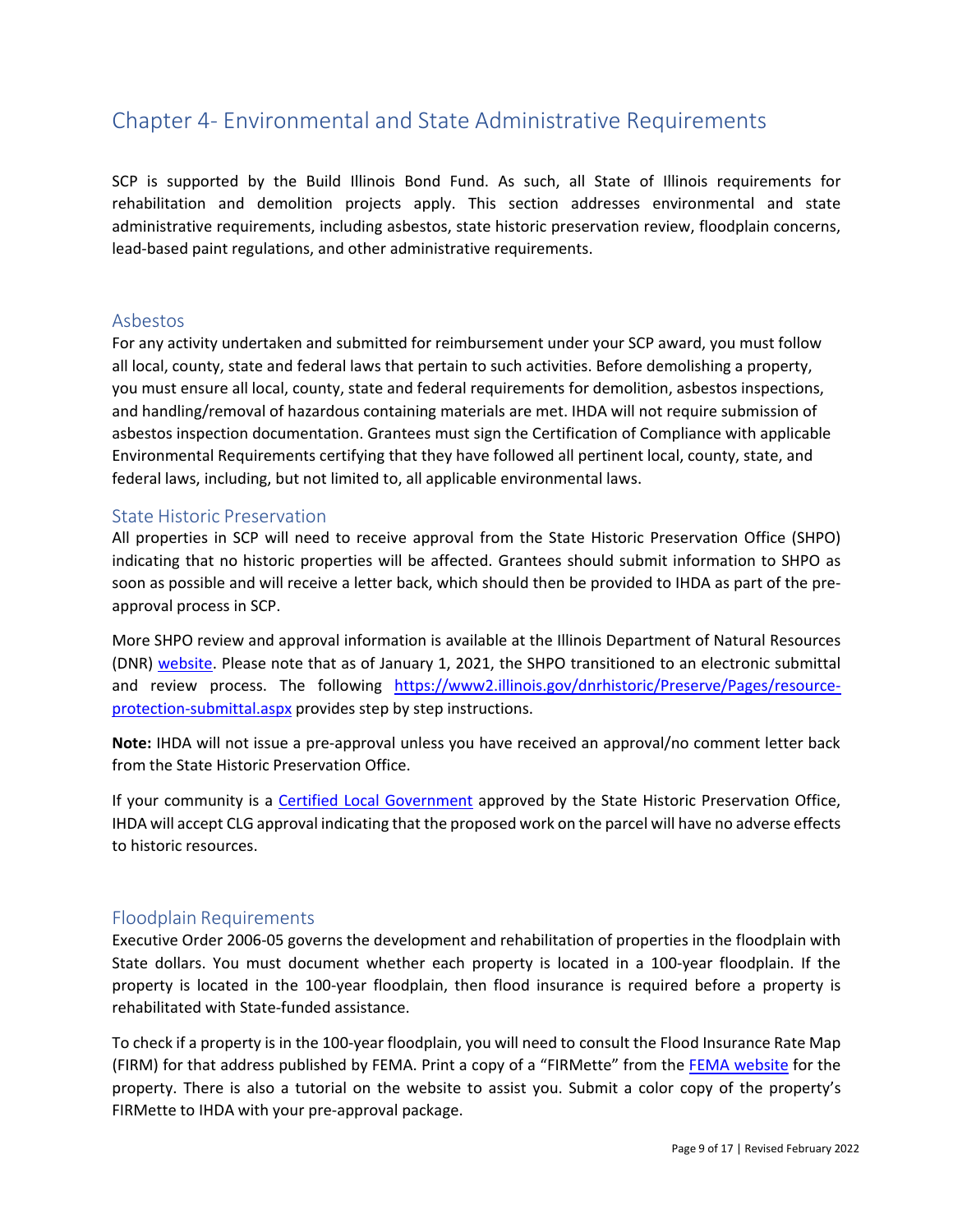The National Flood Insurance Program requires that "if the cost of improvements or the cost to repair the damage exceeds 50 percent of the market value of the building, it must be brought up to current floodplain management standards. That means an existing building must meet the requirements for new construction." See the NFIP Floodplain Management Requirements in Appendix D, for more information.

The entire NFIP Floodplain Management Requirement guide can be found in full at the following **FEMA** [site.](https://www.fema.gov/floodplain-management-requirements) The DNR "Illinois Quick Guide to Floodplain Management" serves as a resource for rehabilitation projects in Illinois that must be brought up to current floodplain management standards. This guide is located in Appendix E. This guide and further Illinois specific NFIP information can also be found on the [DNR website.](https://www2.illinois.gov/dnr/WaterResources/Pages/default.aspx)

### <span id="page-10-0"></span>Proximity to an Underground Mine

IHDA requiresthat a map showing the proximity to underground mines be provided for each rehabilitation project to be funded. A search should be done through the following [website.](http://isgs.illinois.edu/ilmines) A color copy of the map should be submitted to IHDA as part of the pre-approval package. All properties within the proximity zone will be required to have mine insurance.

### <span id="page-10-1"></span>Lead-Based Paint for Interior Rehab Projects

The Illinois Department of Public Health (IDPH) provides licenses for lead paint contractors and enforces state regulations regarding lead-based paint.

If the home was built prior to 1978, IHDA will require that a risk assessment be done of the property that will be rehabilitated. According to IDPH, homes built after 1978 do not need to be assessed for lead unless the grantee determines otherwise. Contractors completing lead work will need to submit their lead abatement contractor license and the lead supervisor license to the grantee for review.

Lead-based paint assessment and remediation work are both eligible costs under SCP. However, if the clearance test fails, the contractor must pay for a second clearance test after further remediation work is done. IHDA will not reimburse for additional clearance testing.

When any interior rehabilitation work is being done and lead-based paint is **known** or strongly suspected in the work site area, then lead-safe work practices must be followed. This includes inspection and remediation work performed by state-licensed risk assessors and contractors. All work in the affected areas must be done by a licensed lead contractor using lead-safe work practices and pass IDPH lead clearance levels.

#### <span id="page-10-2"></span>Other Environmental Requirements

Due diligence with regards to health and safety issues, and environmental concerns is a responsibility of publicly funded programs, whether the items are specifically stated. The above is not meant to be a comprehensive listing of all environmental requirements.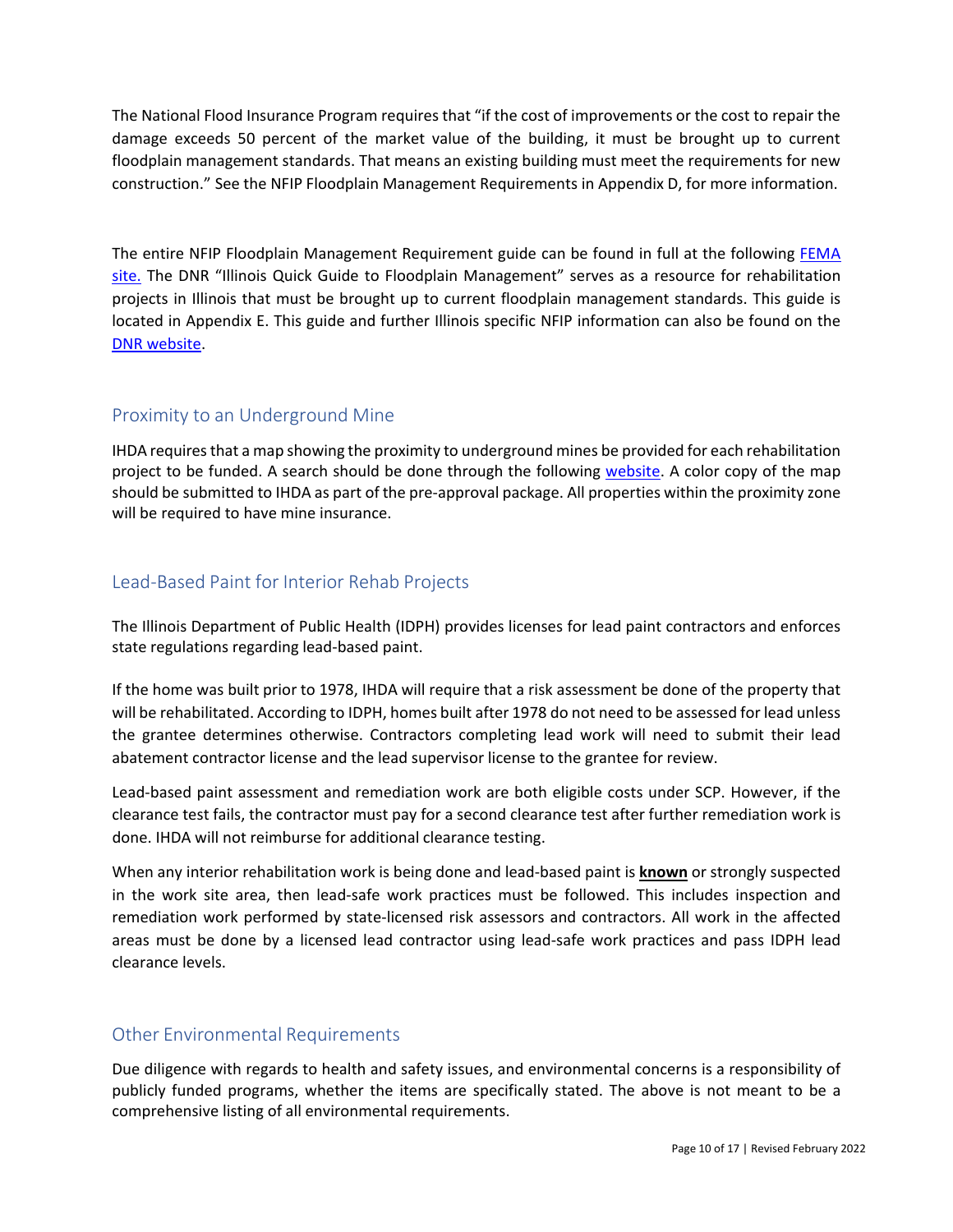## <span id="page-11-0"></span>Chapter 5- Property Eligibility and Pre-approval

This section provides information on how to evaluate the feasibility of rehabilitating or demolishing the property, as well as how to obtain pre-approval from IHDA. At this point in the project, you have found a property that is eligible for SCP and can move forward to drafting the scope of work.

#### <span id="page-11-1"></span>Scope of Work

After reviewing the above-mentioned factors, you will derive your scope of work for the project. This is your general list of items that need to be completed as part of the project. At this point in your process, you will probably also have a good idea if the project can move forward with the amount of funds that you have available. The person performing the initial assessment of the property prepares the scope of work and later the cost estimate, must be qualified and knowledgeable with state and local building codes, including energy efficiency standards. Additionally, for rehabilitation projects, pre–1978 structures will need a lead risk assessment conducted by a state-certified lead risk assessor in accordance with staterequired protocols.

#### <span id="page-11-2"></span>Scope of Work Narrative

Now that you have prepared a Scope of Work for the project, IHDA requires that you briefly summarize the work to be performed in a Scope of Work Narrative. This narrative must be in memo/letter format and on your organization'sletterhead. You will include this Narrative as part of your pre-approval package.

#### <span id="page-11-3"></span>Work-up/Cost Estimate

A detailed work write-up and cost estimate should now be developed. The cost estimate should include detailed specifications and be based on current market costs. You should derive your own in-house cost estimate prior to bidding the project and establish limits on what you will accept. Your work write-up should include your standards and specifications that are specific and measurable and will result in a good quality project. IHDA recommends the use of cost estimating software, such as Housing Developer Pro and RESPEC. Best practices generally require that bids be within 10% of the cost estimate.

The next step is to consider project feasibility. Do you have sufficient funds for the rehabilitation and soft costs needed to complete the project? Make a detailed budget. If there are insufficient fundsto complete the project, and additional funds from other sources are unavailable, you will have to decide whether to move forward with the project.

#### <span id="page-11-4"></span>Confirmation of Property Eligibility and Pre-Approval Request

SCP will utilize a two-stage approach to ensure the property meets the general SCP requirements and that all documentation demonstrates that the grantee has completed the necessary steps to begin work on the specific property. Additional details on this process are included in the Instruction Manual – Completing an SCP Reimbursement Request included as Appendix G.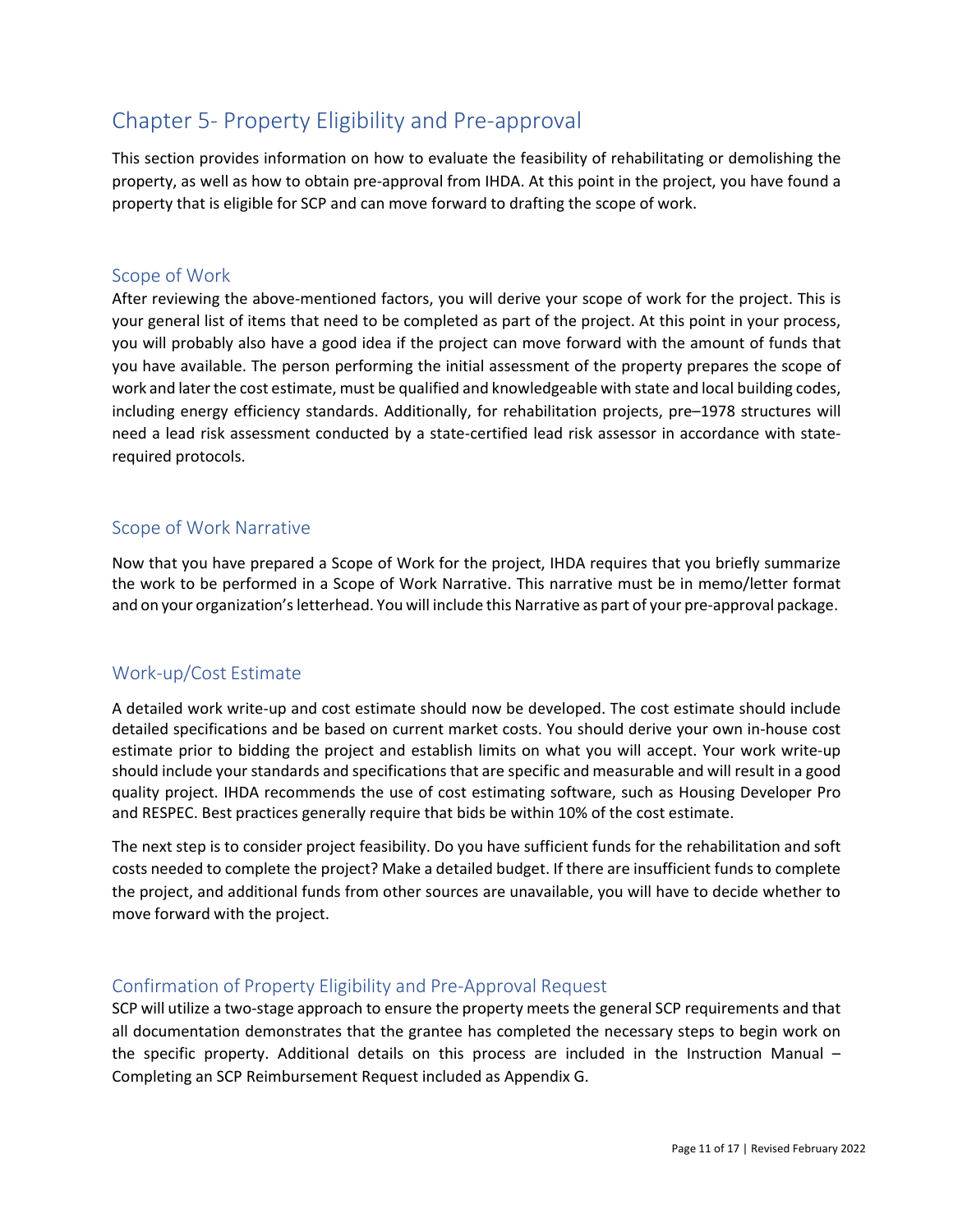#### **SCP Pre-Approval Part 1: Initial Property Approval**

First, grantees will submit an Initial Property Approval Information utilizing an online Jotform survey. All properties submitted for reimbursement under the Strong Communities Program (SCP) must be verified as meeting eligibility requirements per the definition of Abandoned Residential Property included in Appendix A. These requirements include that each property be zoned as residential and contains a 1-6 unit building. IHDA must verify a property's eligibility before any payment for work done on a specific property can be approved. This is the first step of the process to begin work on a property. Please keep in mind if a property is unclassified or classified as exempt, additional information such as past year assessment information will need to be provided to demonstrate that the property was previously classified as residential.

Grantees also need to have the legal authority to undertake proposed activities. Grantees must, before performing any work pursuant to the Program or in its performance under the Funding Agreement, have the legal authority to undertake any proposed activities on private property and shall comply with all applicable local, county, state and federal laws and regulations.

Grantees **will not** need to provide documentation of ownership/legal authority as part of the initial property approval.

See Appendix G Instruction Manual – Completing an SCP Reimbursement Request for this JotForm link.

Please note that each active Program Round will have a separate SCP Pre-Approval Part 1: Initial Property Approval Jotform link. Please make sure to utilize the correct form for your Program Round to avoid any delays in review.

#### **SCP Pre-Approval Part 2: Pre-Approval Checklist**

The second stage is the pre-approval from IHDA before any costs are incurred on the project. Once you have collected all the documentation listed below, you will submit the information to the Community Affairs Department using Jotform. We will email you to confirm pre-approval or let you know if any additional documentation is needed. Note that IHDA will not collect documentation of ownership/legal authority, but grantees must sign the Certification of Legal Authority.

The following documentation must be submitted as part of your **Pre-approval package:**

- 1. Certification of Legal Authority (use IHDA-provided form)
- 2. Scope of Work Narrative (summary of work to be performed on agency letterhead)
- 3. Bid Tabulation (summarizing bids received for project using IHDA-provided template)\*
- 4. In House Cost Estimate (on which the request for funds is based)
- 5. State Historic Preservation Office Approval Confirmation\*\*
- 6. FIRMette, floodplain map (in color), if applicable
- 7. Mine map (in color), if applicable
- 8. Pictures in color of work to be completed (before rehabilitation, must be labeled).
- 9. Your disposition strategy (for properties submitted for acquisition expenses only)

*\*An exception can be granted to allow submission of the Bid Tabulation Form with the Reimbursement Request Form rather than as part of the Pre-Approval Process. Please indicate whether you will be requesting this exception when completing the Pre-Approval Checklist*

\*\**Certified Local Government approval will also be accepted for this requirement*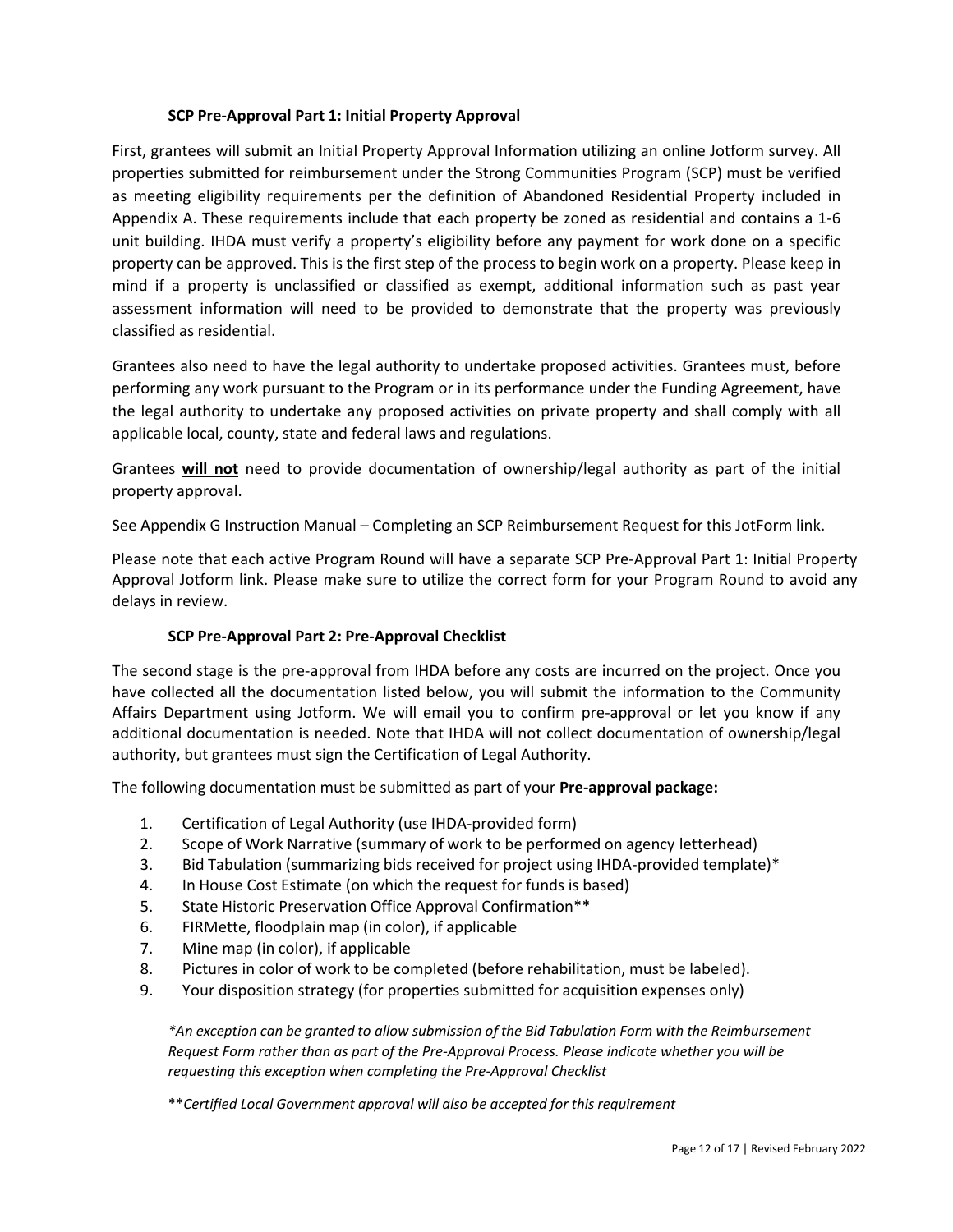See Appendix G Instruction Manual – Completing an SCP Reimbursement Request for this JotForm link.

Please note that each active Program Round will have a separate SCP Pre-Approval Part 2: Pre-Approval Checklist Jotform link. Please make sure to utilize the correct form for your Program Round to avoid any delays in review.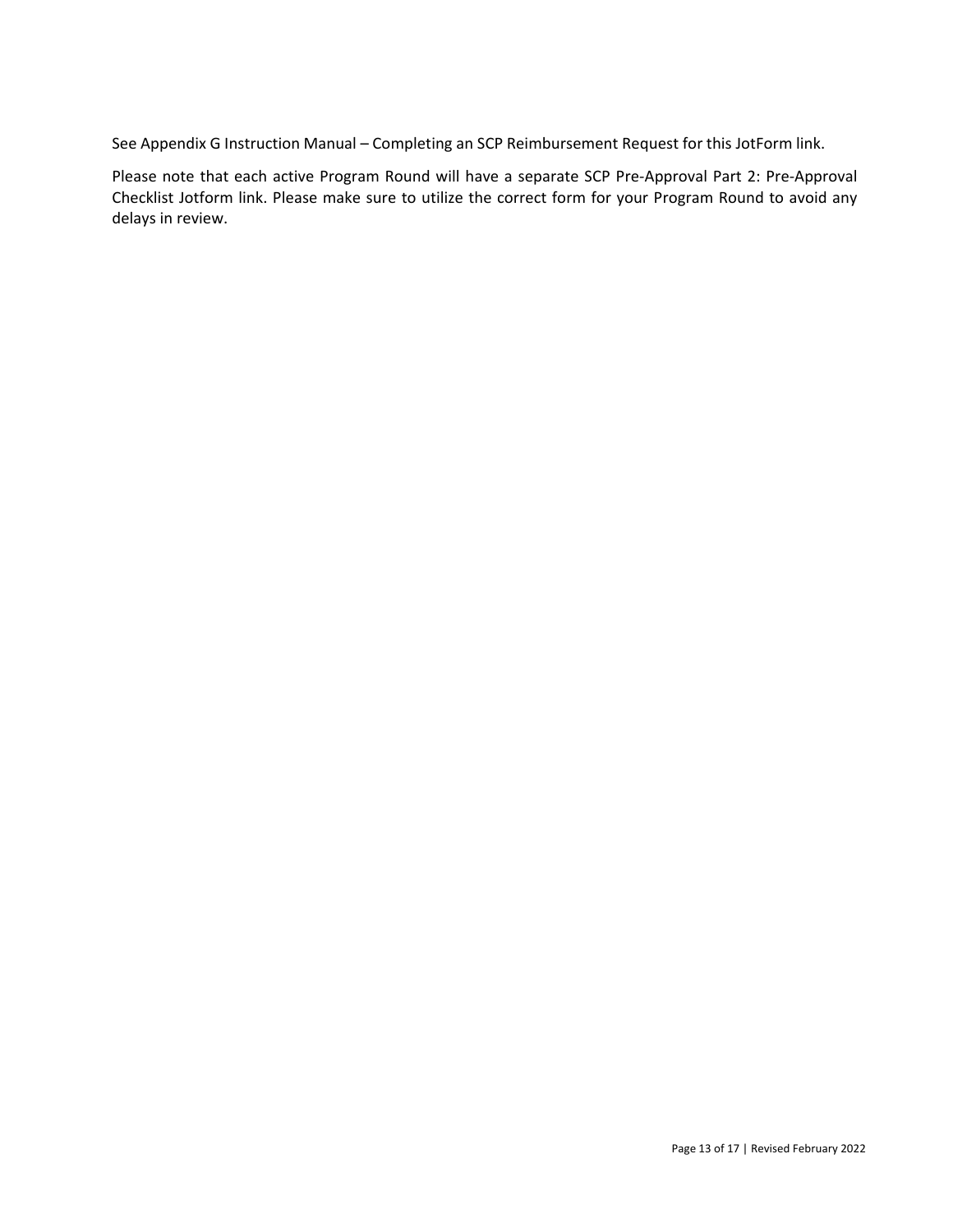## <span id="page-14-0"></span>Chapter 6- Construction, Demolition and Rehabilitation Management

Now that your in-house cost estimate determinesthat the project should continue, you should solicit bids from your pool of contractors. You must take pictures before, during, and after the construction period. Pictures must be submitted before the work begins to demonstrate the work that needs to be done. Pictures included in partial payout submissions must show progress and any completed components. Final payout pictures must show completion of the items specified on the work write-up. Make sure pictures reference the major items in your cost estimate and scope of work narrative. Please include color pictures and be sure to label them. If there were numerous change orders, a new or revised scope of work narrative should be submitted with your payout documents.

#### <span id="page-14-1"></span>Bid the Job and Select a Contractor

A minimum of two bids (preferably three) must be obtained for all projects. The submission of more than one bid helps assist in assessing the validity of your cost estimate and establishesthat costs are reasonable for your market.

**Do not** accept bids that are too low or that are unreliable. **Do** make sure that bids are comparable and that you are comparing the same line items. Perform a bid tabulation analysis to compare and document that the bid review process was fair and accurate.

Once the bids have been reviewed, select the lowest and most reasonable bid. Do share the [IHDA](https://www.ihda.org/wp-content/uploads/2015/07/IHDA-Standards-for-Architectural-Planning-and-Construction-2019-FINAL.pdf) [Standards for Architectural Planning and Construction,](https://www.ihda.org/wp-content/uploads/2015/07/IHDA-Standards-for-Architectural-Planning-and-Construction-2019-FINAL.pdf) which are the minimum quality standards for all rehabilitation projects.

General steps to move forward with the contractor:

- **Step 1 - Issue a Notice to Proceed.** This notice informs all parties that a contractor may begin construction on a project.
- **Step 2- Are permits required?** Make sure all necessary permits have been obtained.
- **Step 3 - Perform interim inspections as needed.** Document the interim inspections.
- **Step 4 - Perform final inspection** to confirm work is completed in accordance with permit.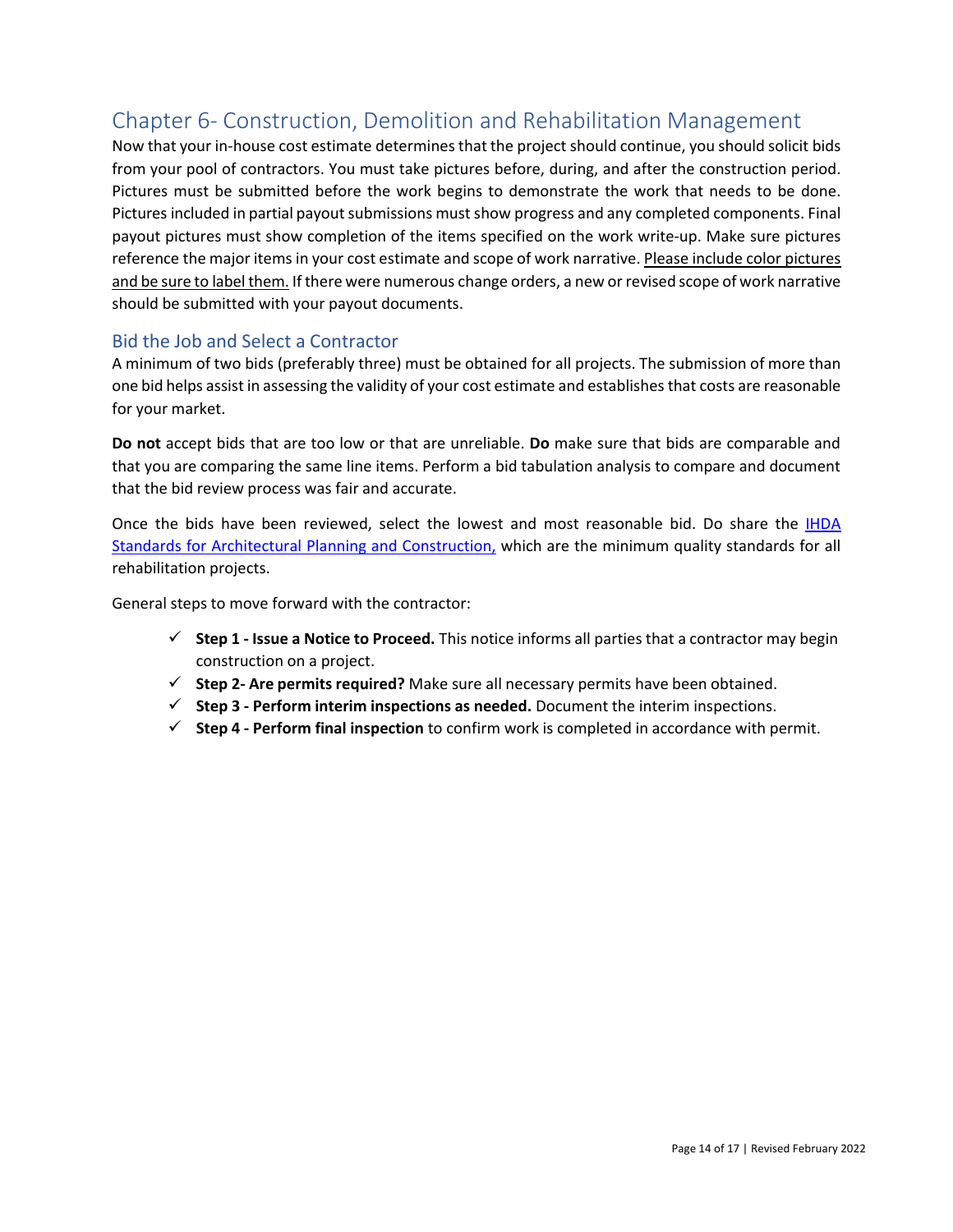## <span id="page-15-0"></span>Chapter 7- Receiving Funding, Project Completion, and Reporting

This section outlines the payout process, including required documentation and timelines for payment. Requests for reimbursements are handled on a quarterly basis through the Quarterly Disbursement Statement.

#### <span id="page-15-1"></span>Reporting Requirements

#### Quarterly Disbursement Statement

For a detailed step by step guide on completing a Quarterly Disbursement Statement, see Appendix G Instruction Manual – Completing an SCP Reimbursement Request. The Cover Sheets used for reporting can be found in Appendix H. The SCP Reporting Timeline with due dates is found in Appendix I.

Please note that expenses for testing and remediation of asbestos and/or lead are reimbursable as part of demolition and/or rehabilitation projects under the Program.

If requesting reimbursement for acquisition expenses, please include a copy of the ownership document (Deed, Purchase Agreement, etc.). If not requesting reimbursement for acquisition expenses, no ownership documentation is required. The Certification of Legal Authority provided in the Pre-Approval process will serve to demonstrate that the grantee has legal authority to undertake the project on the relevant property.

You may submit up to two requests for reimbursement per property.

#### <span id="page-15-2"></span>First Request

You will submit a request for reimbursement if your project is partially complete and you would like to make a payment to your contractor for work completed.

- 1. Checklist and cover sheets indicating first reimbursement
- 2. Ownership Documentation (only if requesting reimbursement of acquisition expenses)
- 3. Scope of work narrative (on grantee's letterhead, if amended from pre-approval)
- 4. Change order(s) if any
- 5. Contractor payment invoice and proof of payment
- 6. Invoice or comparable documentation and proof of payment for all other eligible costs
- 7. Pictures of completed work (include both "during", for rehab, and, if completed "after" photos)
- 8. For rehabilitation projects, lead risk assessment, conducted by a certified lead risk assessor.
- 9. Bid Tabulation Form (if not provided as part of Pre-Approval Process)

#### <span id="page-15-3"></span>Second Request

You will submit a final request for reimbursement if your project is complete and you would like to make a final payment to your contractor.

- 1. Checklist and cover sheets indicating final reimbursement
- 2. Ownership Documentation (only if requesting reimbursement of acquisition expenses and not provided previously)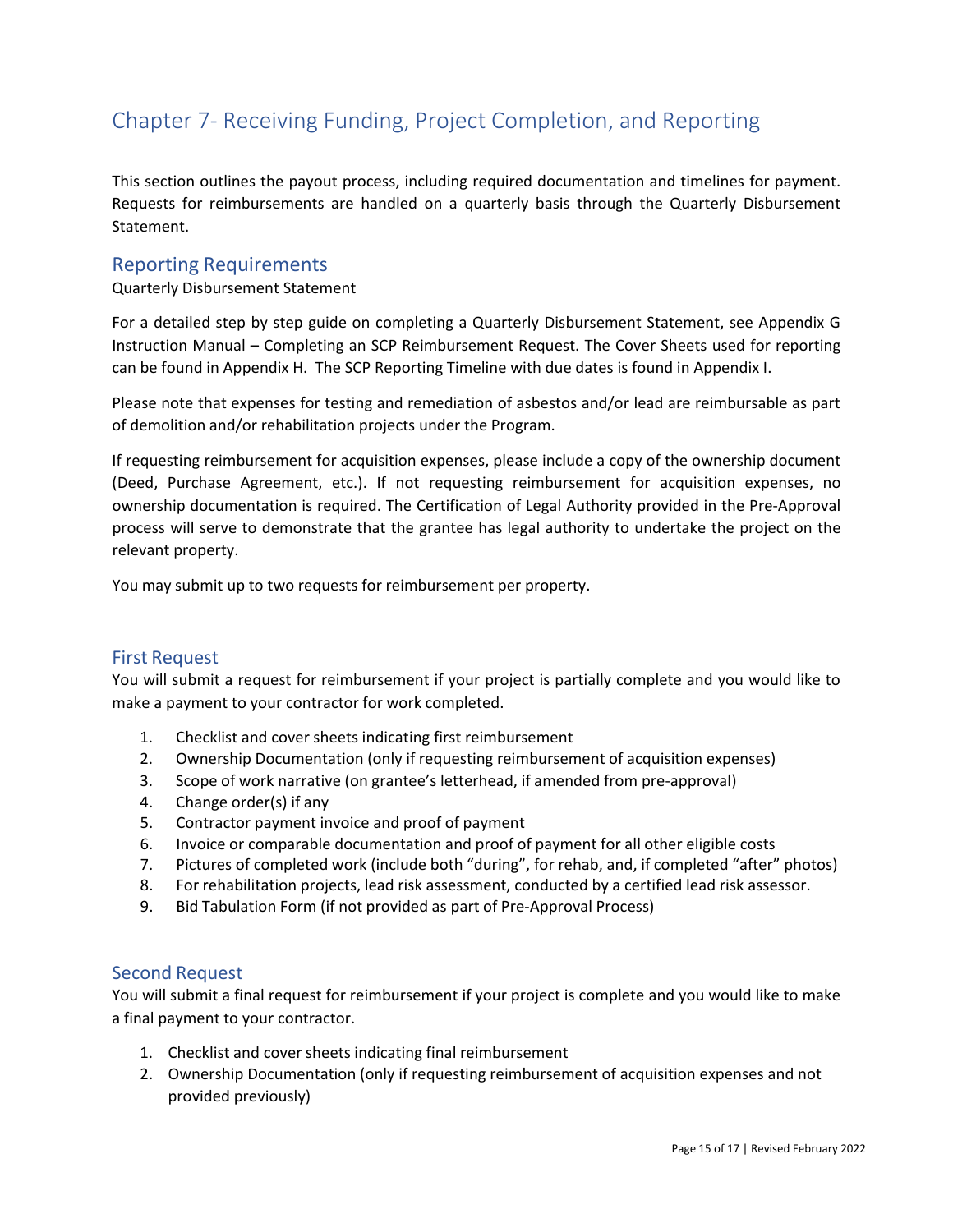- 3. Scope of work narrative (if different from first request or pre-approval or to reflect multiple change orders)
- 4. Change order(s), if any
- 5. Contractor payment invoice and proof of payment
- 6. Invoice or comparable documentation and proof of payment for all other eligible costs
- 7. Certification of Compliance with Applicable Environmental Requirements (IHDA-provided form)
- 8. Pictures of completed work (include both "during", for rehab, and, if completed "after" photos)
- 9. For rehabilitation projects, lead risk assessment, conducted by a certified lead risk assessor. (if not provided previously)
- 10. For rehabilitation projects, is property ready for occupancy? If not, provide an explanation.
- 11. For rehabilitation projects, confirmation of final inspection.
- 12. Bid Tabulation Form (if not provided as part of Pre-Approval Process or previously with a first request)

### <span id="page-16-0"></span>Administrative Funds

The grantee is eligible to receive up to 5% of the total grant amount disbursed as administrative funds under SCP.

- Collection of administrative funds is based on successful completion of the program (prorated by the percentage of project funds expended). For example, if the grantee has spent only 50% of their project funds (47.5% of total award), then up to 50% of the administrative funds will be approved for payout.
- The grantee is responsible for monitoring and tracking its total project expenditures, as well as its administrative funds requests.
- Back-up documentation may be required for administrative draws, at IHDA's discretion.
- Only two (2) administrative funds draws per grantee will be granted for the Program. Requests for reimbursement can be submitted mid and at the end of the program.

Please refer to Appendix G Instruction Manual – Completing an SCP Reimbursement Request for further details.

Congratulations! You are now familiar with the steps needed to successfully implement SCP. Please contact us at any time with any questions at [SCPinfo@ihda.org.](mailto:SCPinfo@ihda.org)